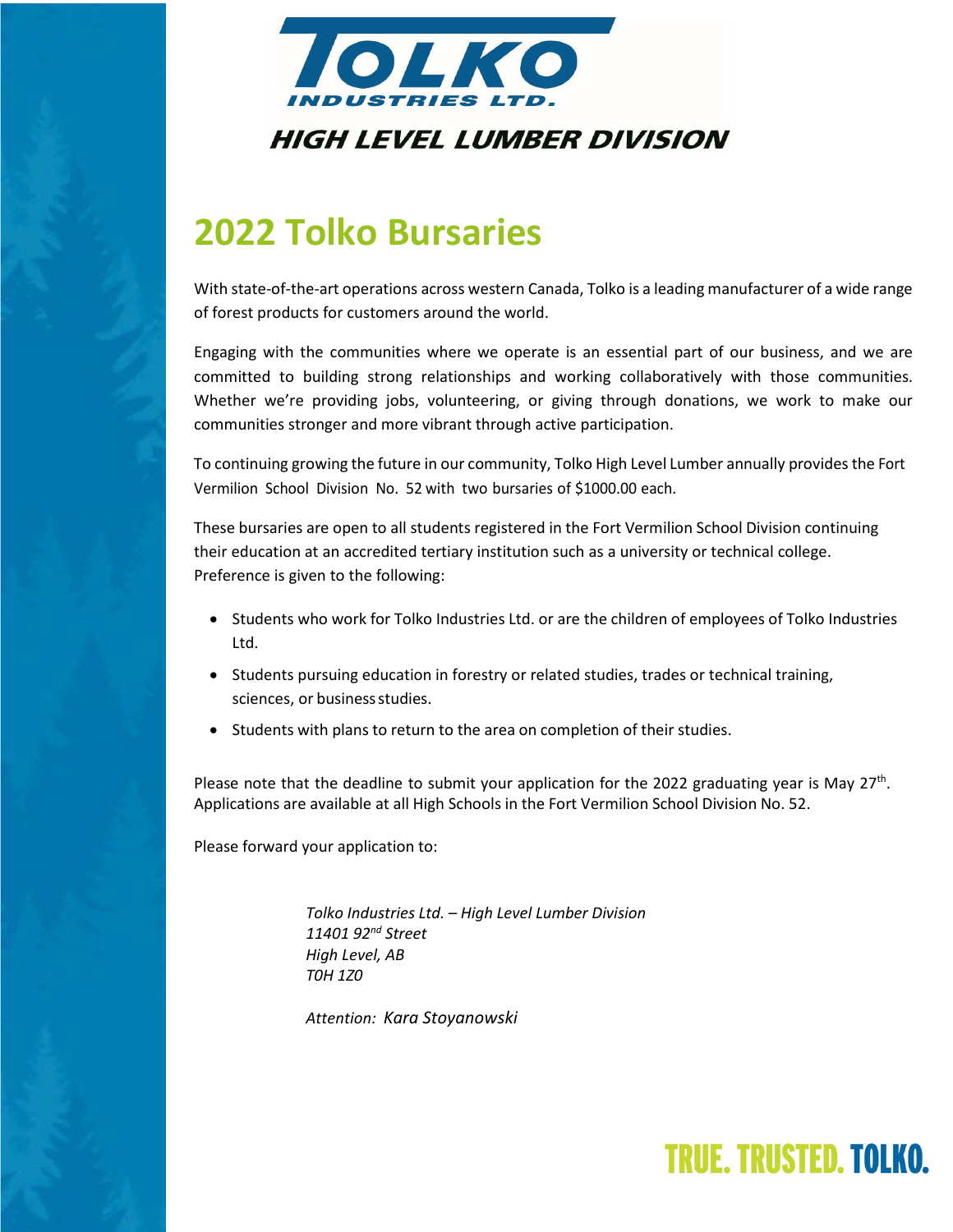#### Student Bursary Application

#### **DEADLINE FOR APPLICATIONS: May 27th, 2022**

Tolko's Bursary Program is \$1,000. The NADC will match Tolko's contribution if all criteria are met.

| <b>Section 1</b>                                                                                                                                                                                      | <b>CONTACT INFORMATION</b>                                                   |                                     |                                      |  |
|-------------------------------------------------------------------------------------------------------------------------------------------------------------------------------------------------------|------------------------------------------------------------------------------|-------------------------------------|--------------------------------------|--|
| Alberta Student Number:                                                                                                                                                                               |                                                                              | Social Insurance Number:            |                                      |  |
| Last Name:                                                                                                                                                                                            |                                                                              | First Name:                         |                                      |  |
| <b>Street Address:</b>                                                                                                                                                                                |                                                                              | Town or City:                       |                                      |  |
| Province:                                                                                                                                                                                             | Postal Code:                                                                 | <b>Email Address:</b>               |                                      |  |
| Home Phone Number:                                                                                                                                                                                    |                                                                              | <b>Cell Phone Number:</b>           |                                      |  |
| <b>Section 2</b><br><b>PERSONAL INFORMATION</b>                                                                                                                                                       |                                                                              |                                     |                                      |  |
| Birthdate:                                                                                                                                                                                            |                                                                              | Parents/ Guardian Name:             |                                      |  |
| Parents/ Guardian Address:                                                                                                                                                                            |                                                                              | Parents/ Guardian Telephone Number: |                                      |  |
| <b>Section 3</b><br><b>EDUCATIONAL INFORMATION</b>                                                                                                                                                    |                                                                              |                                     |                                      |  |
| Name of the High School you attended:                                                                                                                                                                 |                                                                              |                                     | Town or City:                        |  |
| Name of Post-Secondary Institution you will be attending:                                                                                                                                             |                                                                              |                                     | Town or City:                        |  |
| What is the name of the program you are enrolled in?                                                                                                                                                  |                                                                              |                                     |                                      |  |
| On a separate piece of paper, please write a short essay telling us why you chose this type of training, and<br>where you hope to seek employment following completion of the program. (Be specific). |                                                                              |                                     |                                      |  |
| Length of program?                                                                                                                                                                                    | What dates will you be attending post-secondary school in the upcoming year? |                                     |                                      |  |
|                                                                                                                                                                                                       | From:                                                                        | To:                                 |                                      |  |
| How do you plan to fund your education?                                                                                                                                                               |                                                                              |                                     | Estimate the cost of your education. |  |

## **TRUE. TRUSTED. TOLKO.**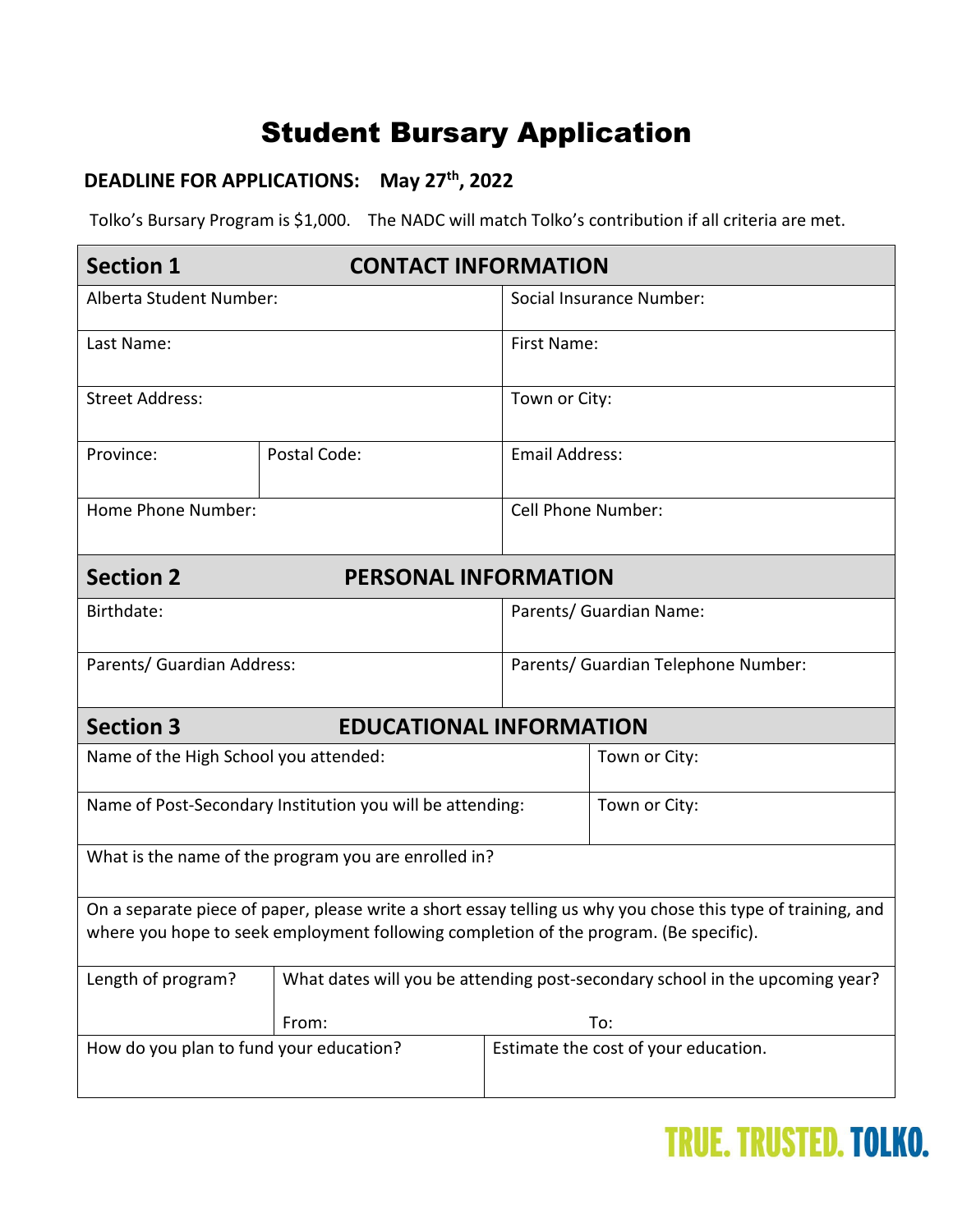#### **Section 4 EXTRA CURRICULAR ACTIVITIES**

| Community Involvement:                                                                                                                                                                                                                                                                                                                                                                                                                                                                                                                                                                                                                                                                                                                                                                                                                                                                                                                                                                                                                                                                                                                                                                                                                                         |                   |  |  |
|----------------------------------------------------------------------------------------------------------------------------------------------------------------------------------------------------------------------------------------------------------------------------------------------------------------------------------------------------------------------------------------------------------------------------------------------------------------------------------------------------------------------------------------------------------------------------------------------------------------------------------------------------------------------------------------------------------------------------------------------------------------------------------------------------------------------------------------------------------------------------------------------------------------------------------------------------------------------------------------------------------------------------------------------------------------------------------------------------------------------------------------------------------------------------------------------------------------------------------------------------------------|-------------------|--|--|
| Clubs:                                                                                                                                                                                                                                                                                                                                                                                                                                                                                                                                                                                                                                                                                                                                                                                                                                                                                                                                                                                                                                                                                                                                                                                                                                                         | Sports:           |  |  |
| Hobbies:                                                                                                                                                                                                                                                                                                                                                                                                                                                                                                                                                                                                                                                                                                                                                                                                                                                                                                                                                                                                                                                                                                                                                                                                                                                       | Other activities: |  |  |
| <b>Section 5</b><br><b>REFERENCES</b>                                                                                                                                                                                                                                                                                                                                                                                                                                                                                                                                                                                                                                                                                                                                                                                                                                                                                                                                                                                                                                                                                                                                                                                                                          |                   |  |  |
| 1. High School Teacher or Principal. Please provide name, address, and phone number.                                                                                                                                                                                                                                                                                                                                                                                                                                                                                                                                                                                                                                                                                                                                                                                                                                                                                                                                                                                                                                                                                                                                                                           |                   |  |  |
| 3. Do you, a family member or relative work for Tolko? Please provide name(s).                                                                                                                                                                                                                                                                                                                                                                                                                                                                                                                                                                                                                                                                                                                                                                                                                                                                                                                                                                                                                                                                                                                                                                                 |                   |  |  |
| <b>Section 6</b><br><b>CONSENT/DECLARATION</b>                                                                                                                                                                                                                                                                                                                                                                                                                                                                                                                                                                                                                                                                                                                                                                                                                                                                                                                                                                                                                                                                                                                                                                                                                 |                   |  |  |
| I consent to the use of my name and/or photograph by Tolko High Level Lumber and/or Fort<br>➤<br>Vermilion School Division No. 52 for the express purpose of publicizing the organizations bursary<br>program.<br>$\triangleright$ I consent to the disclosure and exchange of personal information and documents between Tolko<br>and NADC for the purpose of securing the matching/partnership funding towards my education.<br>$\triangleright$ I understand that to receive the bursary money I must submit a <i>Confirmation of Registration</i><br>with this application from the post-secondary school, I will be attending.<br>$\triangleright$ I understand that if I'm successful in receiving the Tolko bursary I must submit a Bursary<br>Partnerships Program Student Application to Tolko requesting the NADC matched funds. The<br>student application form is required to complete the application package requesting the<br>matching funds from NADC. (Tolko has form).<br>I understand that prior to Tolko releasing the funds I must be attending school and forward a<br>➤<br><b>Confirmation of Attendance</b> to Tolko by December 1 <sup>st</sup> , 2022.<br>I understand that the NADC funding will be awarded at the end of the year. |                   |  |  |
| <b>Print Name</b><br>Signature                                                                                                                                                                                                                                                                                                                                                                                                                                                                                                                                                                                                                                                                                                                                                                                                                                                                                                                                                                                                                                                                                                                                                                                                                                 | Date              |  |  |

# **TRUE. TRUSTED. TOLKO.**